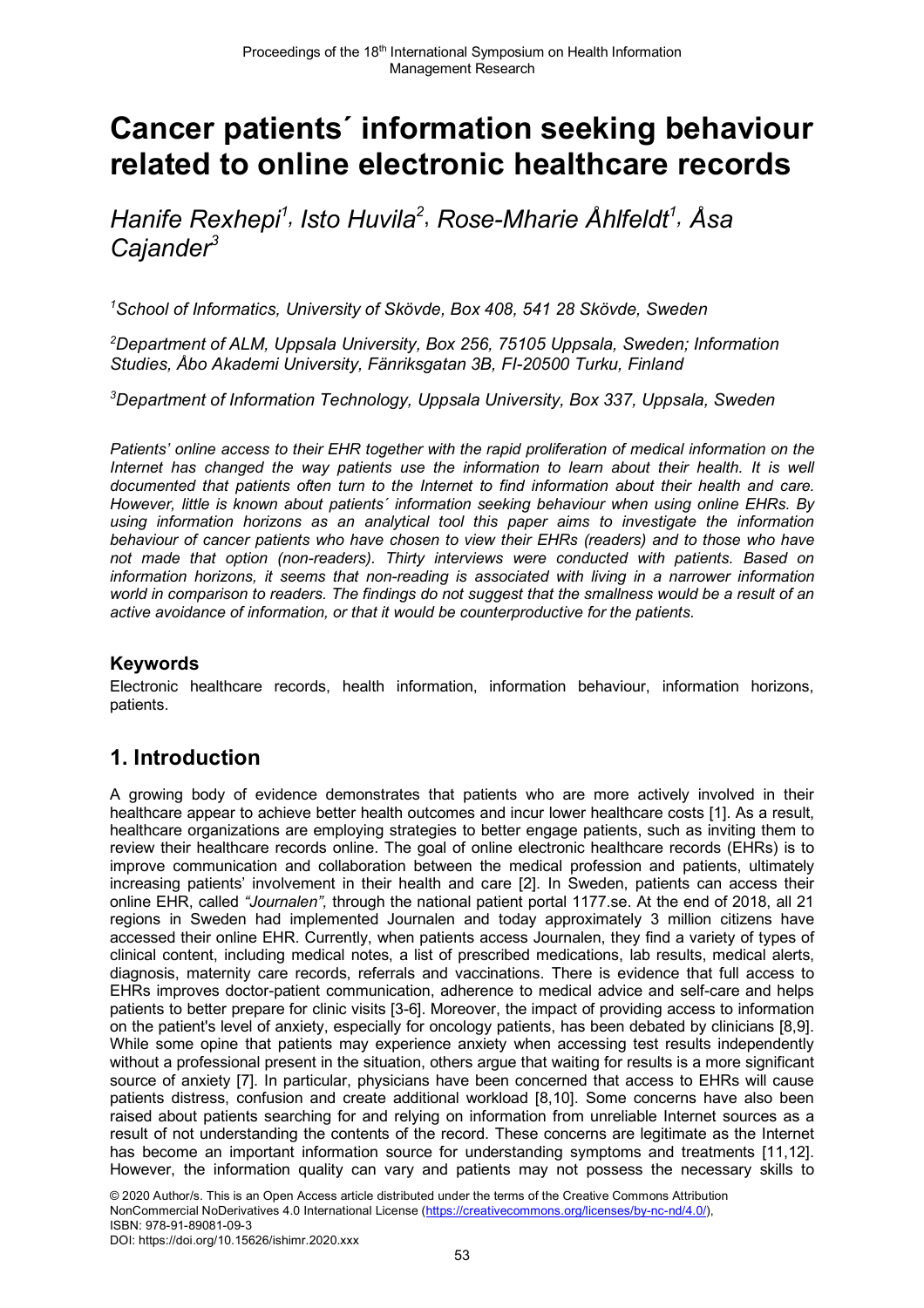evaluate the information and relate it to their health circumstances [13]. As a consequence, online information can lead to patients' being misinformed and increase the tendency toward self-diagnosis or self-treatment [13]. However, not all patients seek medical information on the Internet. A study by Kimiafar et al [14] has shown that healthcare professionals, television health channels, and other patients were the most popular sources of information for breast cancer patients.

In addition to research on the effects of consulting online EHRs, there is a relatively large number of studies on patients' attitudes to the prospective introduction of such eHealth services [15-19]. There is also some research on patients' information needs and how they use the Internet to receive medical information in general [see e.g., 20,21]. However, to the best of our knowledge, there is no research on patients' information seeking behaviour when using online EHRs. Given that an increasing number of patients choose to view their online EHRs, there is reason to believe that the Internet and other information sources are used to seek for clarification when the contents of the record are not understood. Understanding patients' information needs that arise as a result of reading their online EHRs is important in order to provide them with the right support. This paper presents a schematization of the information behaviour and source preferences of cancer patients who have chosen to review their online EHR. The results obtained from analyzing the information behaviour of these patients will then be contrasted to the information sources of cancer patients who have chosen to not access their online EHR. The information behaviour of cancer patients who prefer to receive abnormal test results - "bad news" - through the online EHR will also be contrasted to those who do not prefer this notification method. In the analysis of information behaviours, information horizon maps are used as an analytical tool [22,23]

The remainder of this paper is organized as follows. First, a description of information horizons is provided in the theoretical background, followed by a presentation of the research approach and the main findings. A discussion of the findings is given in the last section of the paper.

## **2. Theoretical background**

The information horizons framework was originally developed by Sonnenwald as a spatial method for capturing and visualizing the informational context or "horizon" in which an individual can act. An information horizon may comprise a variety of different information resources ranging from social networks and individuals to documents, tools, experimentation and observation [22]. The utility of Sonnenwald's approach has been demonstrated in several different contexts of information science research [e.g., 23-26] and has gained some attention even outside the scope of that particular field. For instance, Maad [27] has studied software development and interactive television using the information horizons approach. In contrast to other spatial approaches and metaphors in information research, information horizons differ by its emphasis on a perspective [28] as an information horizon is the visible part of an information space from the perspective of an actor (i.e. ordinarily a human being). In the earlier literature, information horizons and related notions have been used both as an interpretative framework and as a theoretical basis for data gathering. In the first sense, information horizons have been used as a theory for contextualizing and explaining research data [27,29]. The most common approach has been to follow Sonnenwald's original work [30] and to use information horizons as a method to collect data and analyse the information seekers' perceived vista of information resources [e.g. 25,22,26]. Informants have been asked to draw their own information horizons and while drawing or afterward, they have been asked to reflect on the resulting diagrams. Both the diagrams and the discussion records have been used as primary research data. Sonnenwald et al. [22] argue that in comparison to other visual data-gathering and analysis methods, the freeform approach of information horizon maps allows rich post-coordinated data collection, which is not limited by a predetermined selection of questions, dimensions or scales such as pre-coordinated data gathering (e.g. surveys) [31].

The perspectives to information horizons framework and information horizon maps have to some extent varied between different studies. Serola [26] uses informant-drawn information horizon maps both as maps and as memory devices during the interviews whereas Sonnenwald et al. [22] organise the data gathering process in the opposite order. In their study, the data gathering was started with interviews and concluded with a drawing exercise. Most of the commentaries on information horizons framework have focused on pointing to certain limitations in the approach and complementing the perspective, rather than directly criticizing or rejecting it. Lin and McDonald's [32] remark that information horizons may be incomplete or severely constrained in the beginning and Shenton and Dixon's [33] argues that the notion of information universe dose not reject the validity of information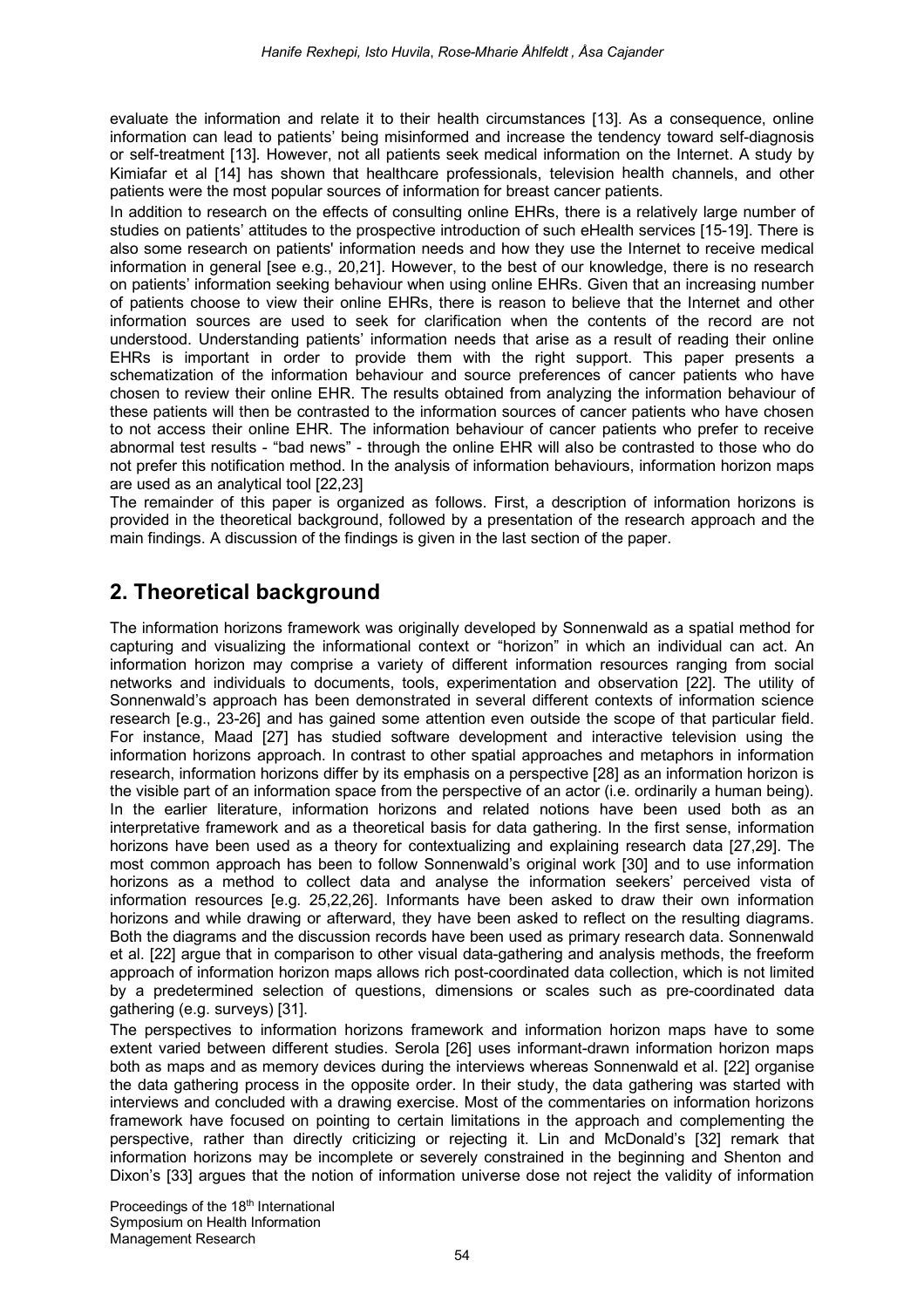horizons approach, but do rather confirm Sonnenwald's original proposal of information horizons as both socially and individually determined vistas [30]. As Hartel [34] notes, as well as Savolainen, and Kari's concept of information source horizon [25] and Huvila's [23] analytical information horizon maps, extend rather than replace Sonnenwald's [30] original approach. Whereas the notion of analytical information horizon maps shifts the focus of the approach from user drawn and perceived information space to researcher generated analytical conceptualizations of often collective horizons [23].

The aim of information source horizons is to make a clearer distinction between a physical information source space and a perceived information horizon [25]. In contrast to Sonnenwald, Savolainen and Kari [25], and following their approach, e.g. Pálsdottír [29], consider information horizons as imaginary fields, which open before the 'mind's eyes' of information seekers. According to this perspective, information horizons do not consist of physical information sources as information source horizons do. Savolainen and Kari [25] also further emphasis on the proximity and distance of information (re)sources by introducing zones of source preferences within the information horizon to explicate the differences between the relevance of the information sources from the information seekers' point of view. Also, they make a distinction between stable and dynamic information horizons [25].

#### **3. Methods**

The empirical material of the study consists of transcripts of (N=) 30 qualitative interviews with cancer patients. The sampling of participants was conducted in two groups (15 patients in each group). Patients in the first group (referred to as readers) had consulted their EHR online, whereas patients in the second group (referred to as non-readers) had not yet used the eHealth service. This diagnosis group was chosen as many physicians in Sweden have expressed concerns that cancer patients' access to their EHRs will cause them distress and confusion. This was considered particularly problematic if patients access their records during weekends and evenings when no staff is available at healthcare units to answer patients' questions or deal with their concerns. Moreover, two patients from the readers´ group and three from the non-readers group did not/would not prefer to receive abnormal test results (bad news) by viewing their EHRs online. The age of the patients who participated in the study varied between 30 and 92 years. Nine of the interviewees were men, and 21 were women. All patients were diagnosed with cancer and underwent treatment at the time of the interviews. They were also in different stages of their cancer. Some of the patients were diagnosed with cancer recurrence. Others were newly diagnosed. Several of the patients suffered from advanced cancer and were given palliative treatment.

The interviews were based on the semi-structured thematic interview approach. All interviews were conducted by the authors of the paper, taped and transcribed professionally. The interviews lasted between 45 and 60 minutes. The interviews focused on questions related to patients' attitudes and experiences of viewing their online EHRs and what they usually do when they do not understand the contents of the record. Moreover, the Regional Ethical Review Board in Uppsala, Sweden approved the empirical study. Participants were recruited using an information leaflet that was made available in the waiting area at the Department of Oncology at a Swedish university hospital during the summer and autumn of 2013. The analysis approach was based on the method of drawing Analytical Information Horizon Maps (AHIM) [23]. The maps that were created are in turn based on the interviewees' accounts of their information horizons. When using AIHMs, researchers draw diagrams for structuring, describing, and analysing typical information behaviours related to the activities of the interviewed individuals. The method is based on Sonnenwald's theory of information horizons. As Huvila [23] argues, we consider AIHMs as a viable approach for analysing multidimensional research data on information behaviour. The approach functions as a useful framework for producing critical, comprehensive, and comparable representations of individual and collective information horizons.

The analysis started by summarizing the use of information sources by the interviewees in tabular form. The interviewees were categorized in four groups based on whether they had read their online EHR or not, and if they were willing to receive "bad news" online. This was followed by an iterative drawing of analytical information horizon maps. The drawing of the diagrams began by identifying key information sources and information seeking sequences described or indicated by multiple interviewees. The preliminary diagrams were discussed by all authors and refined in several rounds until a consensus was reached. The notation proposed by Huvila [23] (in Huvila [23], Fig. 1) was used in drawing the maps. Boxes with a dotted line refer to carrier information sources (i.e. sources that possibly lead to interactions with further sources), and boxes with solid lines to entry point information sources (i.e. sources with which information interactions usually begin). Dotted lines indicate links between sources and solid lines emphasized links. Arrows refer to prevalent sequences of use. This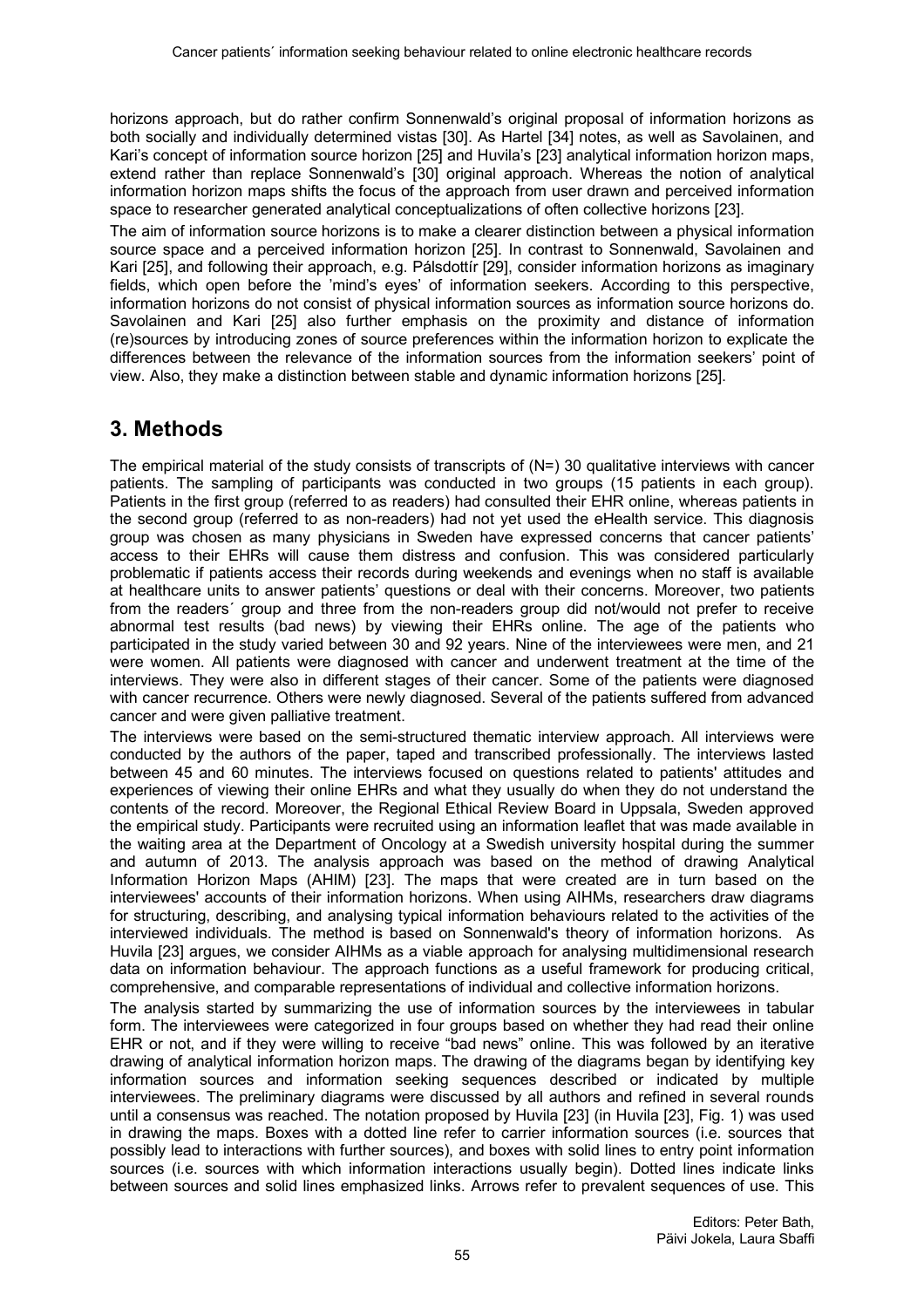step was iterated several times, and through discussions in the group it ended up with elicitation of four different information horizons in the material.

## **4. Results**

When interpreting the Analytical Information Horizon Maps (AHIMs), it is important to consider that the maps represent collective generalizations of archetypal patients (i.e. constructed assemblages of characteristic information behaviours and source preferences of a particular group of patients according to the analyzed interview material) rather than comprehensive aggregates, or exact representations, of individual interviewees' information horizons. There was considerable variation within and between the groups beyond the horizons represented in the AHIMs. Despite this variation, the authors argue that the maps were capable of capturing essential traits shared by individual informants within the two groups.

#### *4.1. Information Horizons of Readers and Non-Readers of online EHR*

In this section, the information horizons of patients who have read their online EHRs are presented (hereafter referred to as Readers), and those who have not read their health records online (hereafter referred to as non-readers).



**Figure 1** Analytical Information Horizon Map of Readers.

Figure 1 shows the AHIM of an archetypal patient who has chosen to read their EHRs online using the eHealth service Journalen. In the Figure, we can see that patients' principal access point to information is healthcare professionals (the source is closer to the patient i.e. the bottom of the diagram). The online EHRs are another focal entry point. After consulting one of these two sources, one can see from the solid line that it is then typical to consult the other one of these focal entry points. One can also see from the dotted lines that patients who are readers if necessary when using the online EHR continue to use other Internet sources, including specific and generic (often through Google) sources. Navigating from the online EHR directly to specific information sources is less common than using a search engine (Google in the horizon map located between healthcare records and Internet sources). Moreover, one can see that consulting family and friends when certain information in the record is not understood are linked to the use of online EHR rather than to the contacts with healthcare professionals. In comparison to the information horizon of non-readers (Fig. 2), the readers tended to be more articulated and have a broader variety of named sources than the information horizons of non-readers which can be seen from the large variety of information sources

Proceedings of the 18<sup>th</sup> International Symposium on Health Information Management Research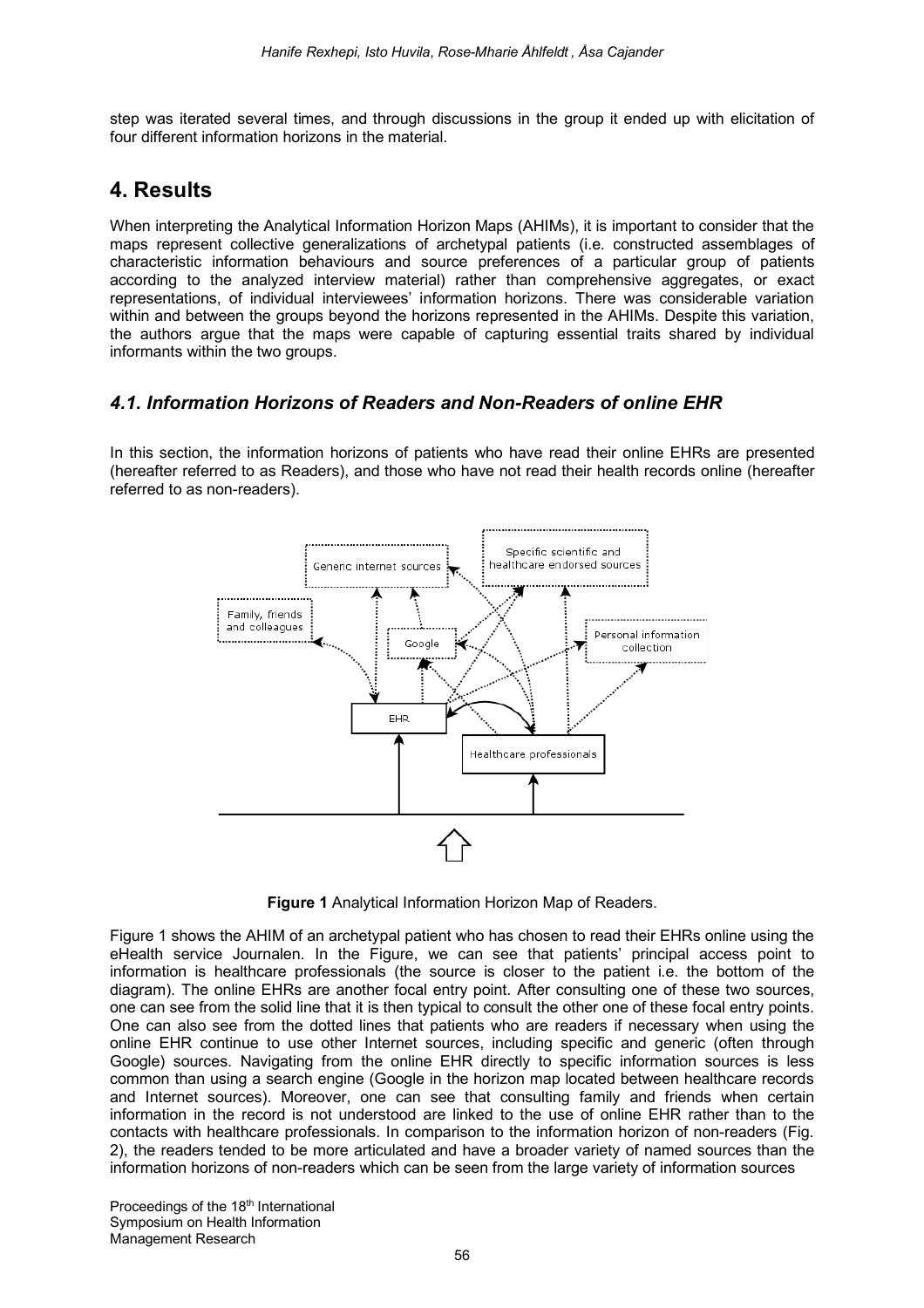present in Fig 1 than in Fig 2. It seemed that the readers were also more inclined to consult scientific and evidence-based sources than that of non-readers who tended to rely on general source types and refer to search engines rather than particular sources.

In contrast to the readers, the information horizon of an archetypal non-reader (Fig. 2) is characterized by the proximity of personal and socially closer sources (family, relatives, personal information collection) and the use of the Internet, which was mentioned in the interview records as a general nonspecific source or channel without a specific focus on what Internet sources the patients were using. A typical non-reader was also more inclined to believe that the information they receive during their healthcare visits is sufficient. Hence, they do not seem to have the same need to search for additional information. A major difference between readers and non-readers were also their tendency to keep and store medical information and to see this personal information collection as a central source of information (Fig. 2). An example of this was the use of classifiers for paper storage. The majority of all patients had kept some information. However, among readers it was more common that their collecting had ended after some time and that they did not perceive their information collection anymore as an equally central source of information than before. Among the non-readers, they were keeping all information and they were maintaining and updating their collections of information long after they had fallen ill.



**Figure 2** Analytical information horizon map of patients who do not read their EHR online.

In non-readers' information horizon (Fig. 2), we see that the patients tend to rely on healthcare professionals and personal information collections as the entry-point information sources (i.e. those consulted first). Personal information collection consists of diverse documents and notes about personal health and visits to healthcare. After engaging with either of these sources, information seeking typically continues to the other, and often to the Internet. After discussing with healthcare professionals, a non-reader might also turn to family, friends or colleagues for additional information, clarification or discussion.

#### *4.2. Information Horizons in Relation to Preferences for Receiving Bad News through online EHR*

Similarly to non-readers, also the patients who preferred to not receive abnormal test results (bad news) by viewing their EHRs online (Fig. 3), tended to have a narrower information horizon than those who chose otherwise (Fig. 1 and 4). Those who chose to receive bad news seemed to use the online EHR, the Internet, and healthcare professionals as an entry point when they started searching for information (Fig. 4). Google seemed to function as a meta-instrument for helping them to understand the contents of the record, and in communicating with healthcare. Also the online EHR was a less important source of information for those who opted out the possibility to receive bad news through the eHealth service Journalen whereas among them, it seemed that reading health-related literature and magazines were more common than among the other group, who tended to seek more often to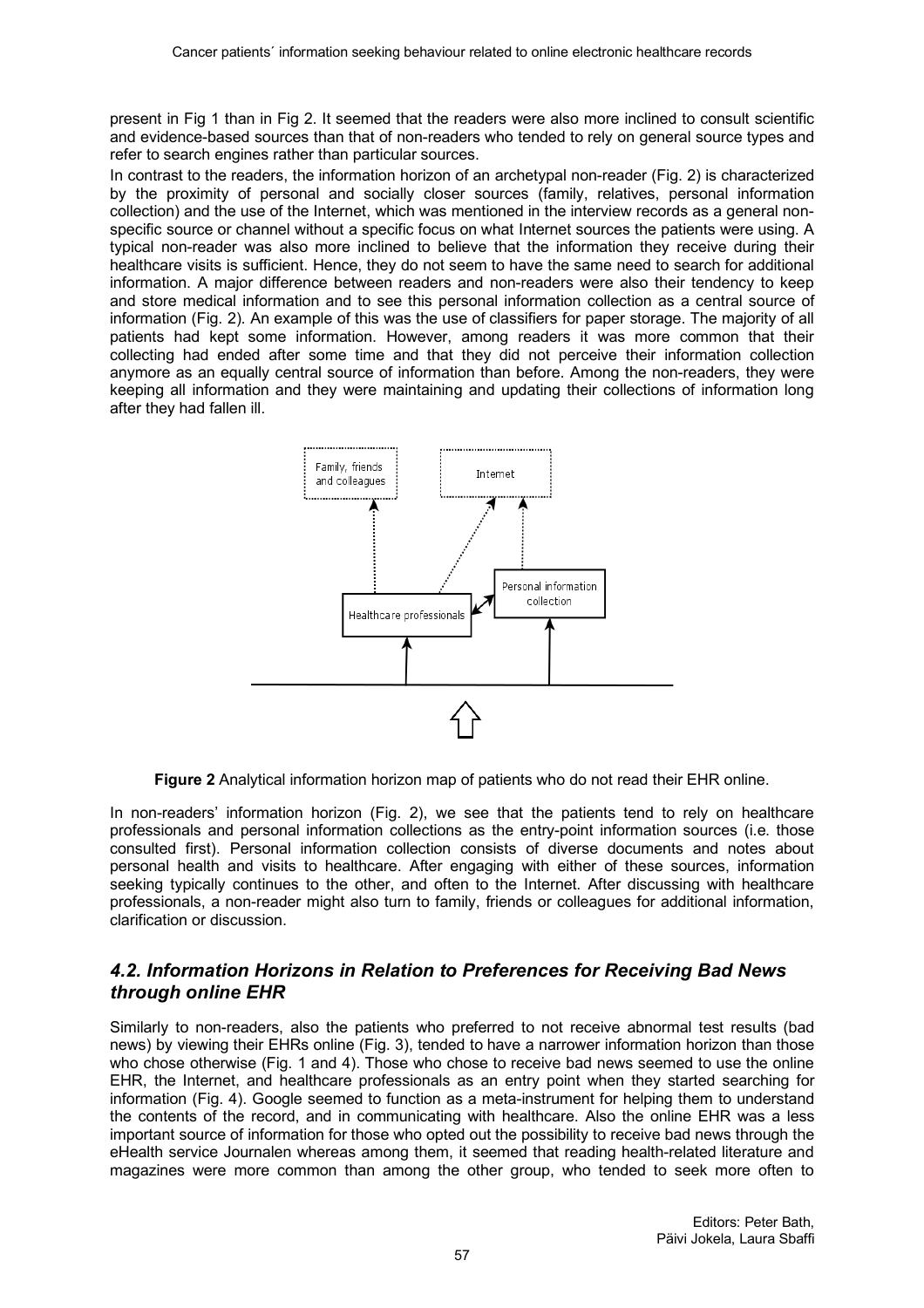Internet sites endorsed and maintained by healthcare professionals and, what was somewhat surprising, even to scientific sources (Fig. 4).



**Figure 3** Analytical information horizon map of patients who do not want to receive bad news by viewing their EHR online.





As presented in Figure 3, patients who do not want to receive bad news by viewing their EHRs online consult occasionally their healthcare record as a first, entry-point information source but tend more to first engage with healthcare professionals in their information needs. In addition to Google (explicitly mentioned by several patients), clarifications and additional information are sought from library books and health magazines. This was characteristic for these particular types of patients. Consultations of healthcare records had a tendency to lead to discussions with family members, reading other parts of the record, and to a certain extent to the use of Google/Internet sources.

Proceedings of the 18<sup>th</sup> International Symposium on Health Information Management Research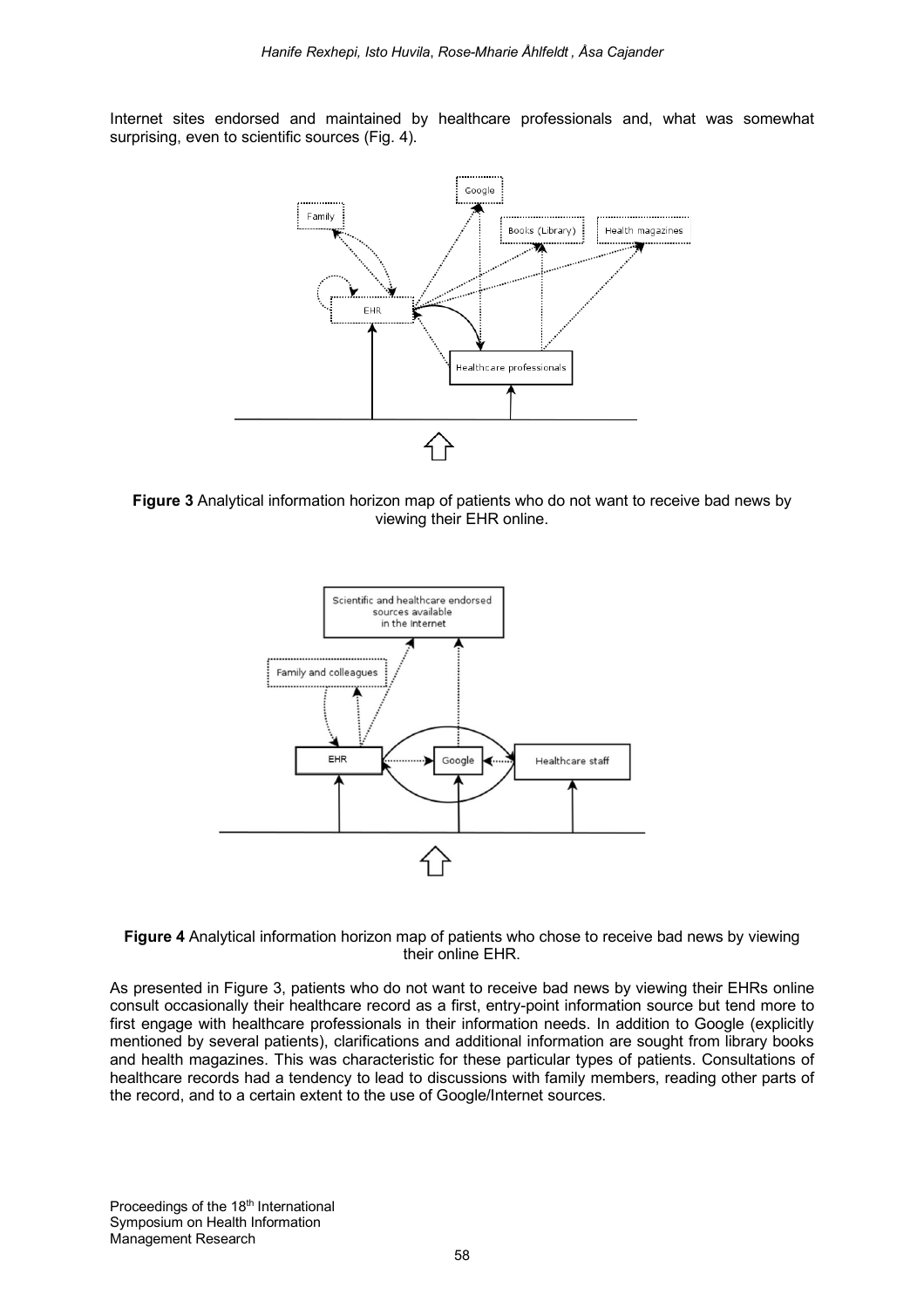## **5. Discussion and conclusions**

The analysis of the interview data and drawings of AHIMs revealed four distinct vistas to information characterized by different sets of sources and topologies of seeking information. These vistas are presented in the four different information horizon maps. As shown by the analysis, healthcare professionals are the entry point to information for both readers and non-readers. Since healthcare professionals are the main source of information, they must take the time to inform, to listen and to urge patients to ask questions. Ensuring that patients have appropriate information is essential for providing the best care. An important distinction between readers and non-readers is that non-readers are outsourcing the information trust to healthcare professionals. This result indicates that they are more inclined to believe that the information they receive during their visit is sufficient. The readers' information needs, however, do not end at a patient meeting as accessing online EHRs often generate questions related to the content in the health record. Hence readers, in contrast to non-readers who tended to rely on the general source type and refer to search engines, often use specific and healthcare endorsed Internet sources. Considering the amount of misleading information on the Internet [11-13], healthcare professionals should take greater responsibility in educating patients as to how to safely surf the Internet for medical information. In future research, it would be interesting to study how online EHRs could be further developed to support the patient's need for additional information. Embedding context-specific hyperlinks directly connected to medical terms in the EHR is one such example, studied by e.g, Ancker et al [41], that needs further exploration. Moreover, since readers after consulting their online EHR are more prone to use family, friends and colleagues as sources of knowledge creation and advice, providing them with easy access to online support groups and discussion forums directly from the online EHR may be an appreciated feature that future research should look more closely into. The analysis has also shown that there are differences in preferences for information seeking between those who prefer to receive "bad news" by reading their online EHR and those who chose otherwise. Patients who opted to read "bad news" seemed to use Internet sources endorsed by healthcare professionals and scientific sources, as a meta-instrument for helping them to understand the contents of the health record, and in communicating with healthcare. whereas the patient in the other group (non-bad news) are using it as a source of and channel to find medical information.

A closer look at the maps shows thus, that there seem to be similarities between non-reading and non-reading of bad news, and similarities between the opposite approaches of reading EHRs online and preferring to read bad news. Based on the information horizons in the two larger groups, it seems that non-reading is associated with living in a smaller and narrower information world (cf. the theory of life in the round, Chatman [35]) in comparison to readers. The findings do not, however, suggest that the smallness is a result of an active avoidance of [36] or severely limited access to information, or that it would be counterproductive for the patients [37]. The non-readers seem to be content with their information horizon, the information they receive from a limited number of sources and using the Internet as a supplement. The study findings are also interesting from a personal medical information management perspective [38]. The differences between the information horizons of readers and nonreaders could suggest that the significance of active management of personal medical information is shifting towards the online EHR, and the need and interest to keep personal collections self may be diminishing, perhaps as a whole, and at least for the patients who are actively reading their EHRs and complementing their information needs by refining [39] (i.e. searching again when necessary) information online.

From a methodological perspective, the present study shows how the notion of information horizon and analytical information horizon mapping can be useful tools in health informatics and eHealth research. The approach provides a holistic qualitative framework for contextualizing and explicating the informational situation and environment of individuals and groups. In contrast to the tendencies of systems and technology orientation in earlier research, information horizons provide a framework for taking the health information behavior of individual actors and groups, whether patients or professionals, as urged by Huvila et al. [40], more comprehensively into account than before. The obvious limitation of the approach is its non-confirmatory nature and, in the case of analytical information horizons mapping, the inherent bias relating to the interpretation made by the researcher. At the same time, however, it can provide a much more thorough and broad evidence-based understanding of how individuals think and navigate when interacting with information than approaches focused on individual interactions. Moreover, the qualitative approach allowed us to get a more comprehensive understanding of the preferences and perspectives of the informants than a quantitative research design. However, the current approach also has obvious limitations. The qualitative research design and the fact that the study is based on a convenience sample of patients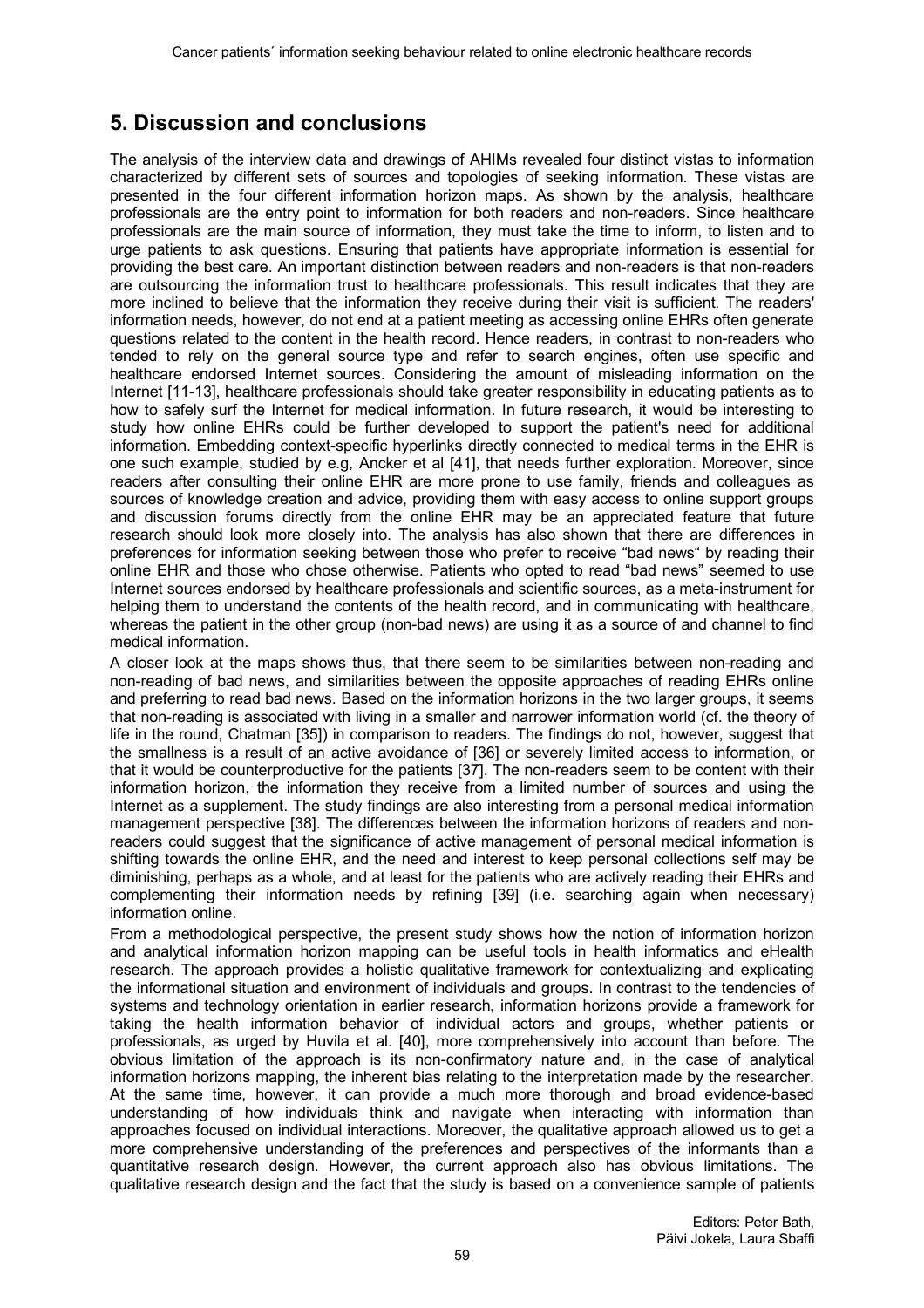limits the possibilities to generalize findings in other than analytical sense. It is also conceivable that the interviewees had an interest in the EHRs because they chose to volunteer to participate in the study. Considering the sampling approach, the group of interviewees is not representative of a larger population, but we argue that it is still useful considering the exploratory aim of the present study.

### **References**

- [1] Hibbard JH. Patient activation and the use of information to support informed health decisions. Patient Education and Counseling. 2017;100(1):5-7.
- [2] Safford MM. A New Chapter in Patient-Centered Care: Sharing the Medical Note? Annals of Internal Medicine. 2018;168(4):298-.
- [3] Walker J, Leveille S, Bell S, Chimowitz H, Dong Z, Elmore JG, et al. OpenNotes after 7 years: patient experiences with ongoing access to their clinicians' outpatient visit notes. Journal of Medical Internet Research. 2019;21(5):e13876.
- [4] Moll J, Rexhepi H, Cajander Å, Grünloh C, Huvila I, Hägglund M, et al. Patients' experiences of accessing their electronic health records: national patient survey in Sweden. Journal of Medical Internet Research. 2018;20(11):e278.
- [5] Gerard M, Fossa A, Folcarelli PH, Walker J, Bell SK. What patients value about reading visit notes: a qualitative inquiry of patient experiences with their health information. Journal of Medical Internet Research. 2017;19(7):e237.
- [6] Wolff JL, Darer JD, Berger A, Clarke D, Green JA, Stametz RA, et al. Inviting patients and care partners to read doctors' notes: OpenNotes and shared access to electronic medical records. Journal of the American Medical Informatics Association. 2017;24(e1):e166-e72.
- [7] Rodriguez ES. Using Patient Portals to Increase Engagement in Patients with Cancer. Semin Oncol Nurs 2018; 34(2): 177-183.
- [8] Grünloh C, Myreteg G, Cajander Å, Rexhepi H. "Why do they need to check me?" Patient participation through eHealth and the doctor-patient relationship: qualitative study. Journal of Medical Internet Research. 2018;20(1):e11.
- [9] Johansen MA, Kummervold PE, Sørensen T, Zanaboni P. Health Professionals' Experience with Patients Accessing Their Electronic Health Records: Results from an Online Survey. International Medical Informatics Association. 2019.
- [10] Nazi KM, Turvey CL, Klein DM, Hogan TP, Woods SS. VA OpenNotes: exploring the experiences of early patient adopters with access to clinical notes. Journal of the American Medical Informatics Association. 2015;22(2):380-9.
- [11] Tustin N. The role of patient satisfaction in online health information seeking. Journal of Health Communication. 2010;15(1):3-17.
- [12] Graffigna G, Barello S, Bonanomi A, Riva G. Factors affecting patients' online health informationseeking behaviours: The role of the Patient Health Engagement (PHE) Model. Patient Education and Counselling. 2017;100(10):1918-27.
- [13] Tan SS-L, Goonawardene N. Internet health information seeking and the patient-physician relationship: a systematic review. Journal of Medical Internet Research. 2017;19(1):e9.
- [14] Kimiafar K, Sarbaz M, Sales SS, Esmaeili M, Ghazvini ZJ. Breast cancer patients' information needs and information-seeking behavior in a developing country. The Breast. 2016;28:156-60.
- [15] Hulsman RL, Pranger S, Koot S, Fabriek M, Karemaker JM, Smets EM. How stressful is doctor– patient communication? Physiological and psychological stress of medical students in simulated history taking and bad-news consultations. International Journal of Psychophysiology. 2010;77(1):26-34.
- [16] Seifart C, Hofmann M, Bär T, Riera Knorrenschild J, Seifart U, Rief W. Breaking bad news–what patients want and what they get: evaluating the SPIKES protocol in Germany. Annals of Oncology. 2014;25(3):707-11.
- [17] Fallowfield L, Jenkins V. Effective communication skills are the key to good cancer care. European Journal of Cancer. 1999;35(11):1592-7.
- [18] Sobczak K, Leoniuk K, Janaszczyk A. Delivering bad news: patient's perspective and opinions. Patient Preference and Adherence. 2018;12:2397.
- [19] Sparks L, Villagran MM, Parker-Raley J, Cunningham CB. A patient-centered approach to breaking bad news: Communication guidelines for health care providers. Journal of Applied Communication Research. 2007;35(2):177-96.
- [20] Tan SS-L, Goonawardene N. Internet health information seeking and the patient-physician relationship: a systematic review. Journal of Medical Internet Research. 2017;19(1):e9.

Proceedings of the 18<sup>th</sup> International

Symposium on Health Information

Management Research